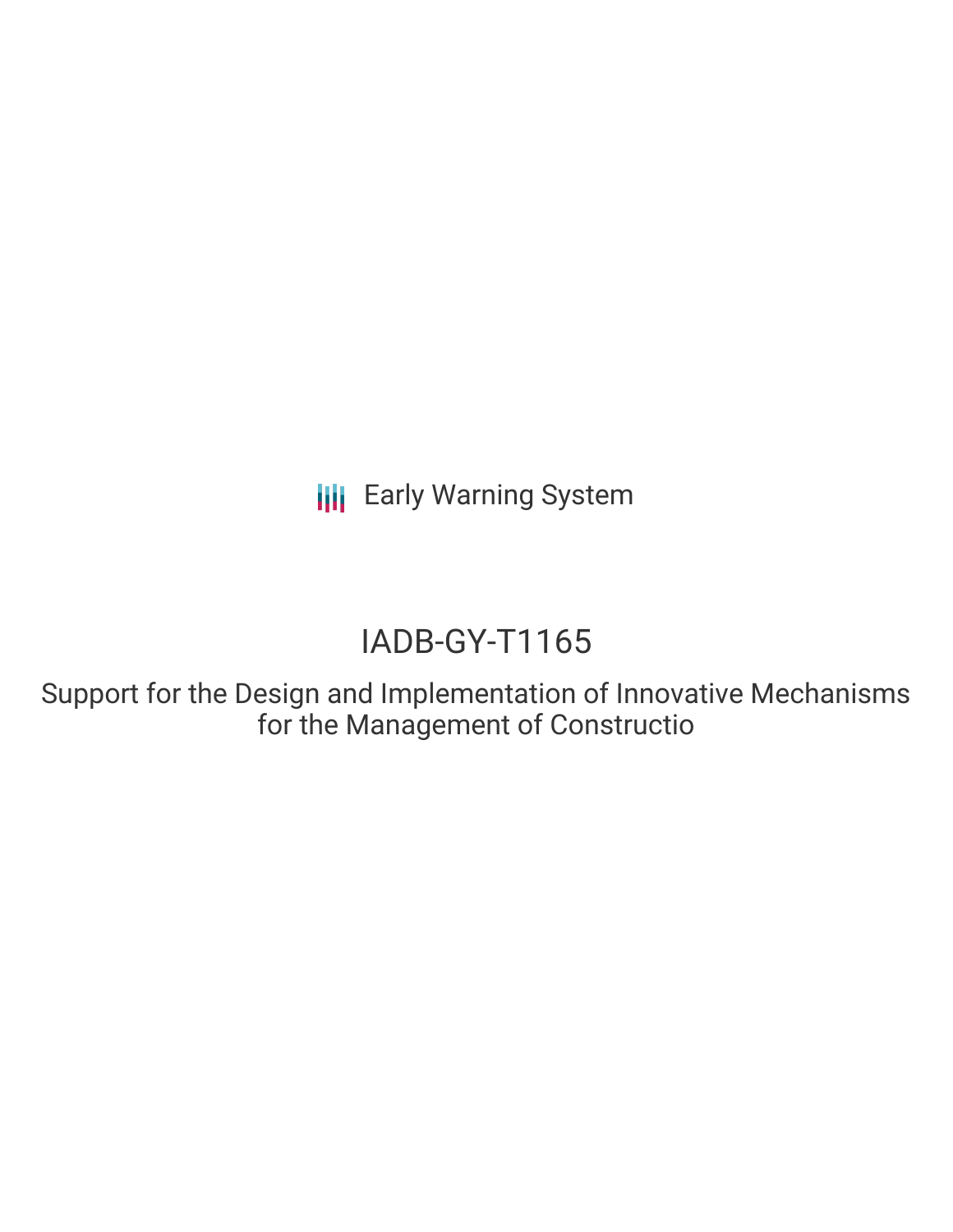

## Early Warning System IADB-GY-T1165

Support for the Design and Implementation of Innovative Mechanisms for the Management of Constructio

#### **Quick Facts**

| <b>Countries</b>               | Guyana                                  |
|--------------------------------|-----------------------------------------|
| <b>Financial Institutions</b>  | Inter-American Development Bank (IADB)  |
| <b>Status</b>                  | Approved                                |
| <b>Bank Risk Rating</b>        | B                                       |
| <b>Voting Date</b>             | 2019-10-31                              |
| <b>Borrower</b>                | Government of Guyana                    |
| <b>Sectors</b>                 | <b>Technical Cooperation, Transport</b> |
| <b>Investment Type(s)</b>      | Grant                                   |
| <b>Investment Amount (USD)</b> | $$0.20$ million                         |
| <b>Project Cost (USD)</b>      | $$0.20$ million                         |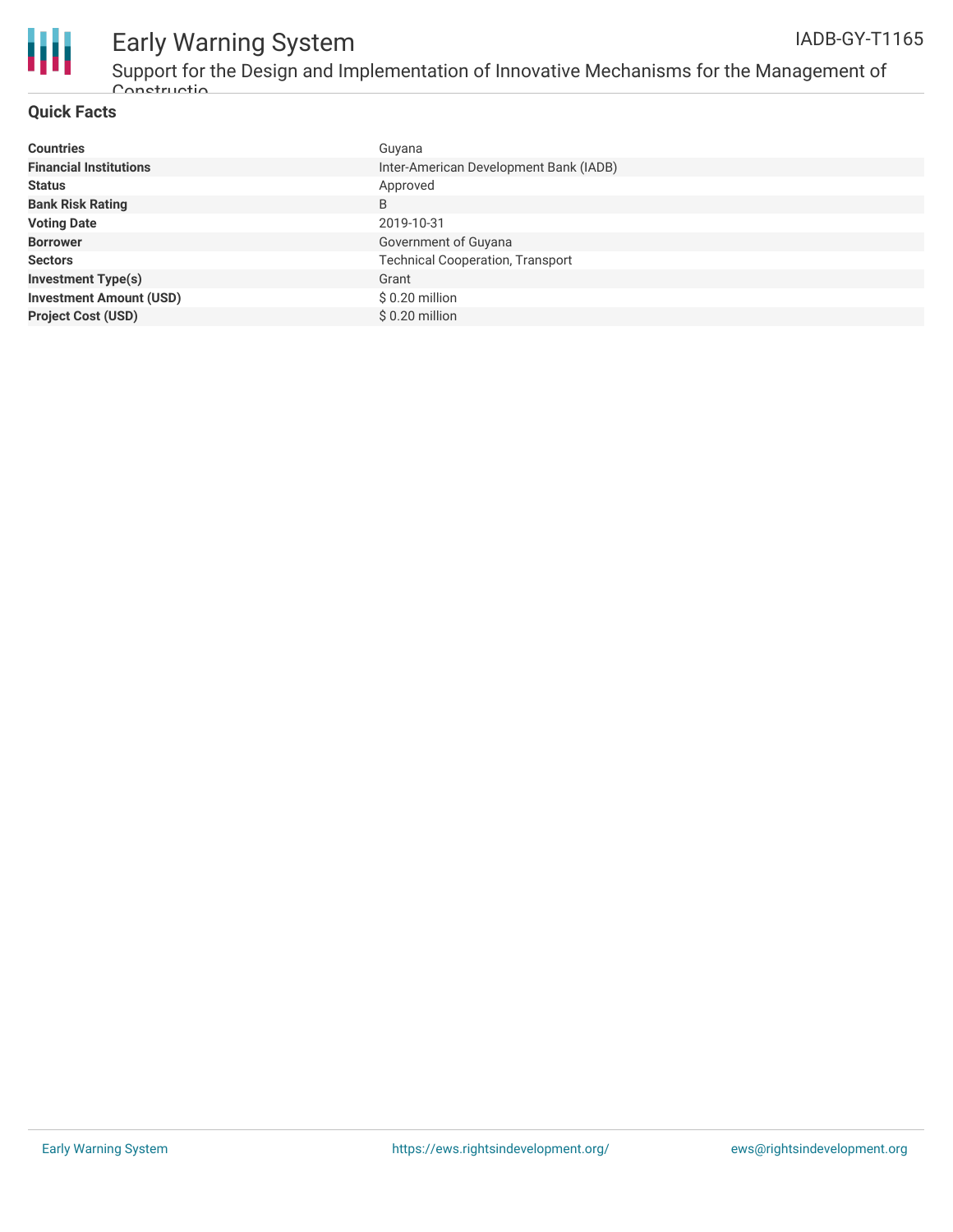



### Early Warning System Support for the Design and Implementation of Innovative Mechanisms for the Management of Constructio

#### **Project Description**

To support the Government of Guyana in the design and implementation of innovative and efficient tools, methods and practices to improve the technical, environmental and fiduciary management of transport infrastructure works contracts, with the objective of reducing execution risks, delays and cost overruns.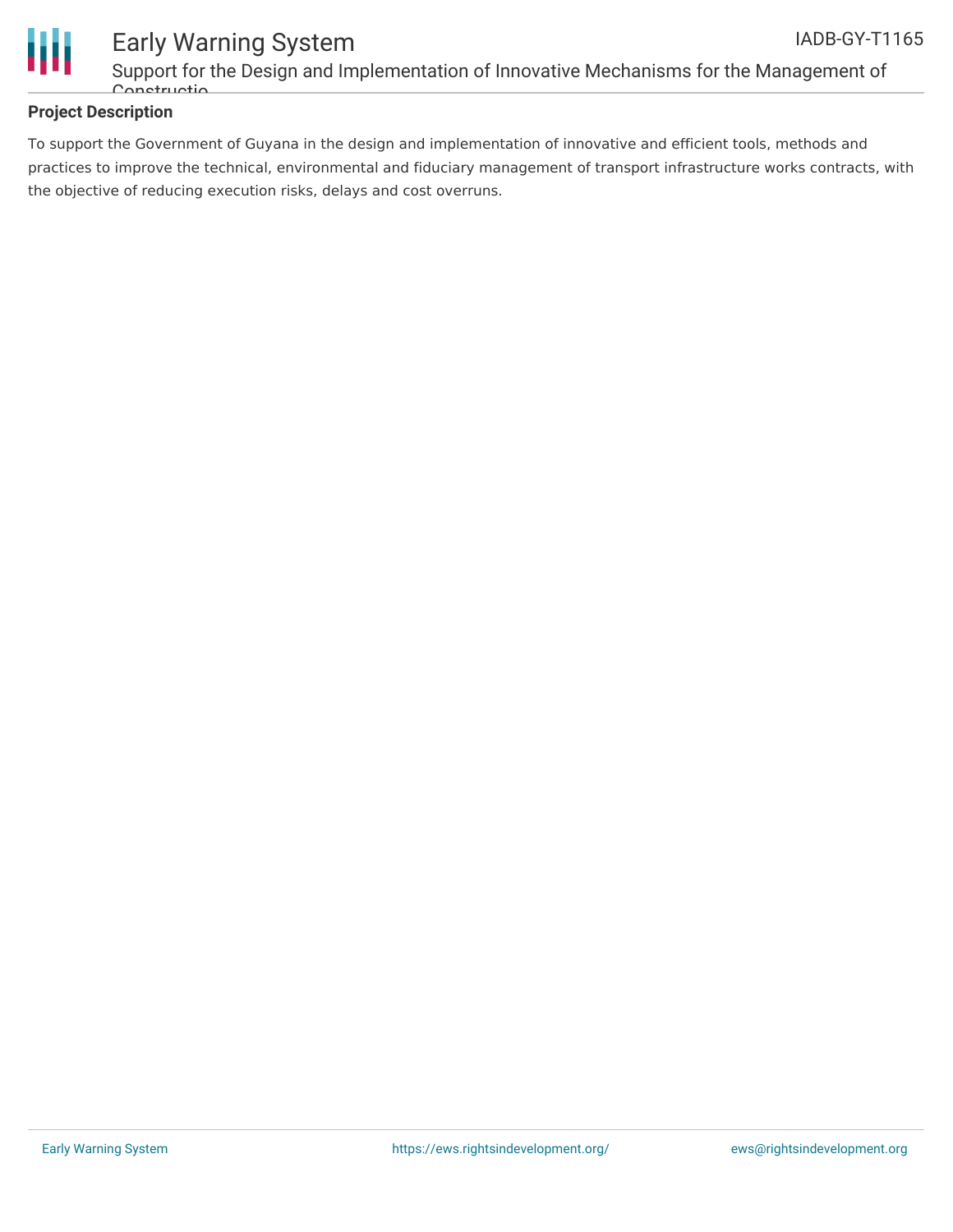

# Early Warning System

Support for the Design and Implementation of Innovative Mechanisms for the Management of Constructio

#### **Investment Description**

• Inter-American Development Bank (IADB)